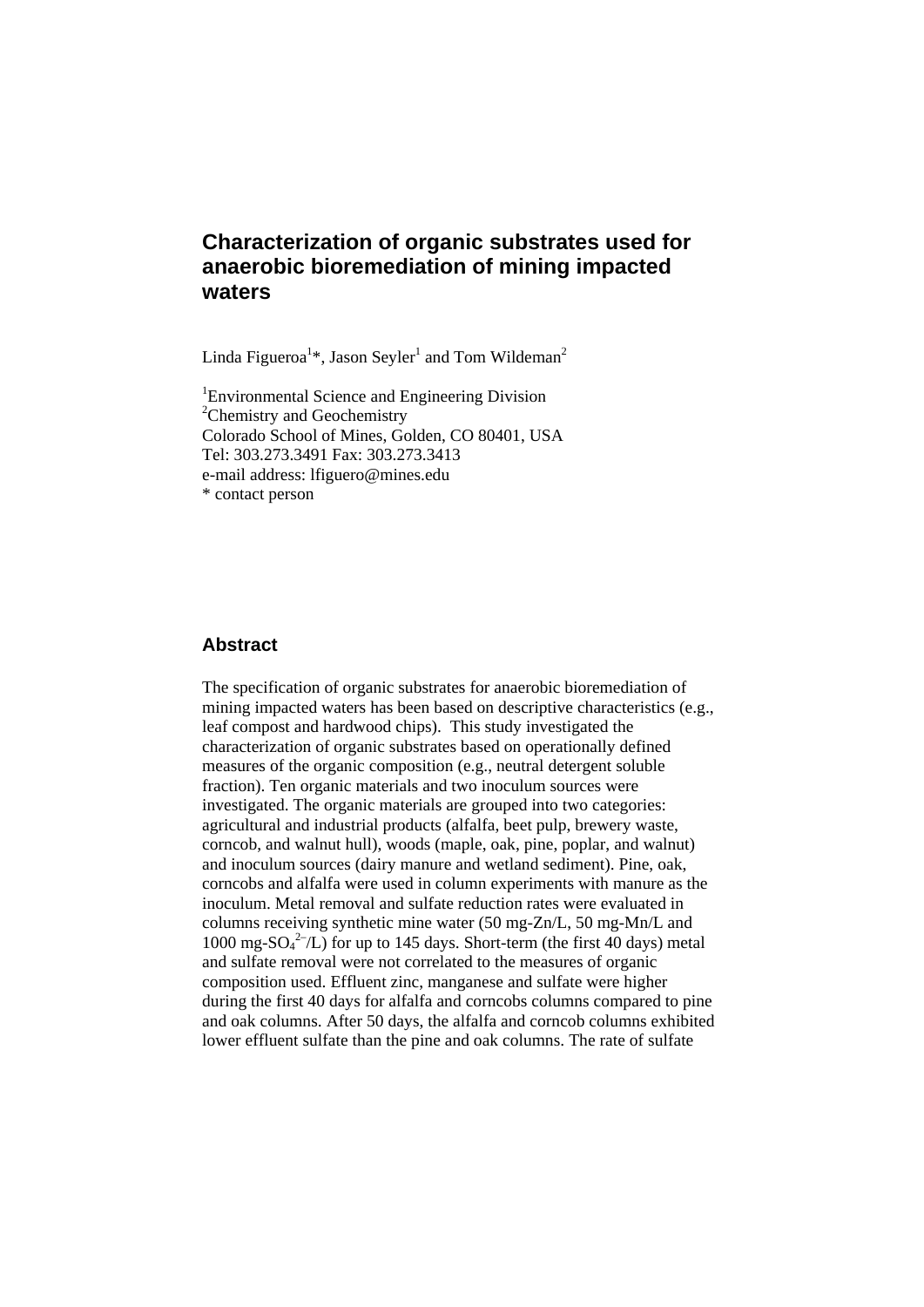reduction after 49 days was correlated to the ethanol and neutral detergent soluble fractions measured in the four organic materials. Operationally defined characteristics of organic materials are useful in understanding long-term sulfate reducing rates in anaerobic biozones.

Key words: mine drainage, metal, treatment, sulfate reduction, anaerobic

### **1 Introduction**

Mining impacted waters (MIW) may contain elevated concentrations of sulfate or dissolved metals that exceed aquatic toxicity or drinking water limits. Conventional mine water treatment processes involve continuous maintenance, and require accessibility and infrastructure not practical in remote areas. Passive treatment systems (PTS) are a low operation and maintenance alternative better suited to remote sites.

Some PTS employ an anaerobic biozone to remove metals from MIW; these include constructed wetlands, bioreactors, and permeable reactive barriers. PTS are a low cost alternative because they require no power and no chemicals after construction (Gusek and Wildeman 2002). The lack of continuous upkeep allows PTS to be implemented in areas where conventional treatments are not practical. However, long-term effectiveness of PTS has been variable.

Anaerobic biozones rely on the reduction of sulfate to sulfide by sulfate reducing bacteria (SRB) to facilitate the indirect precipitation of metals as metal sulfides in the reducing environment found in anaerobic microbial PTS. Another product of SRB is bicarbonate that can participate in the neutralization of acidic MIW. SRB couple the reduction of sulfate with the oxidation of organic compounds (e.g., lactate or ethanol) and thus require a continued source of appropriate organic compounds to grow.

Previous studies have evaluated individual and mixtures of organic materials to assess the potential to promote and sustain sulfate reduction in anaerobic biozones. Gilbert et al., (1999) reported that the highest sulfate reduction rate was produced from a mixture of 25% dairy manure, 10% sawdust, and 10% alfalfa. This mixture is descriptively different from the 20% poultry manure, 30% leaf compost, 3% wood chips mixture used by Cocos et al., (2002), and the mixture of 10 % sewage sludge, 10% sheep manure, 5 % leaf compost, 12.5% wood chips, and 12.5 % sawdust reported by Waybrant et al., (1998).

Currently organic substrates are specified based on qualitative descriptors using experience and batch or column tests to determine sulfate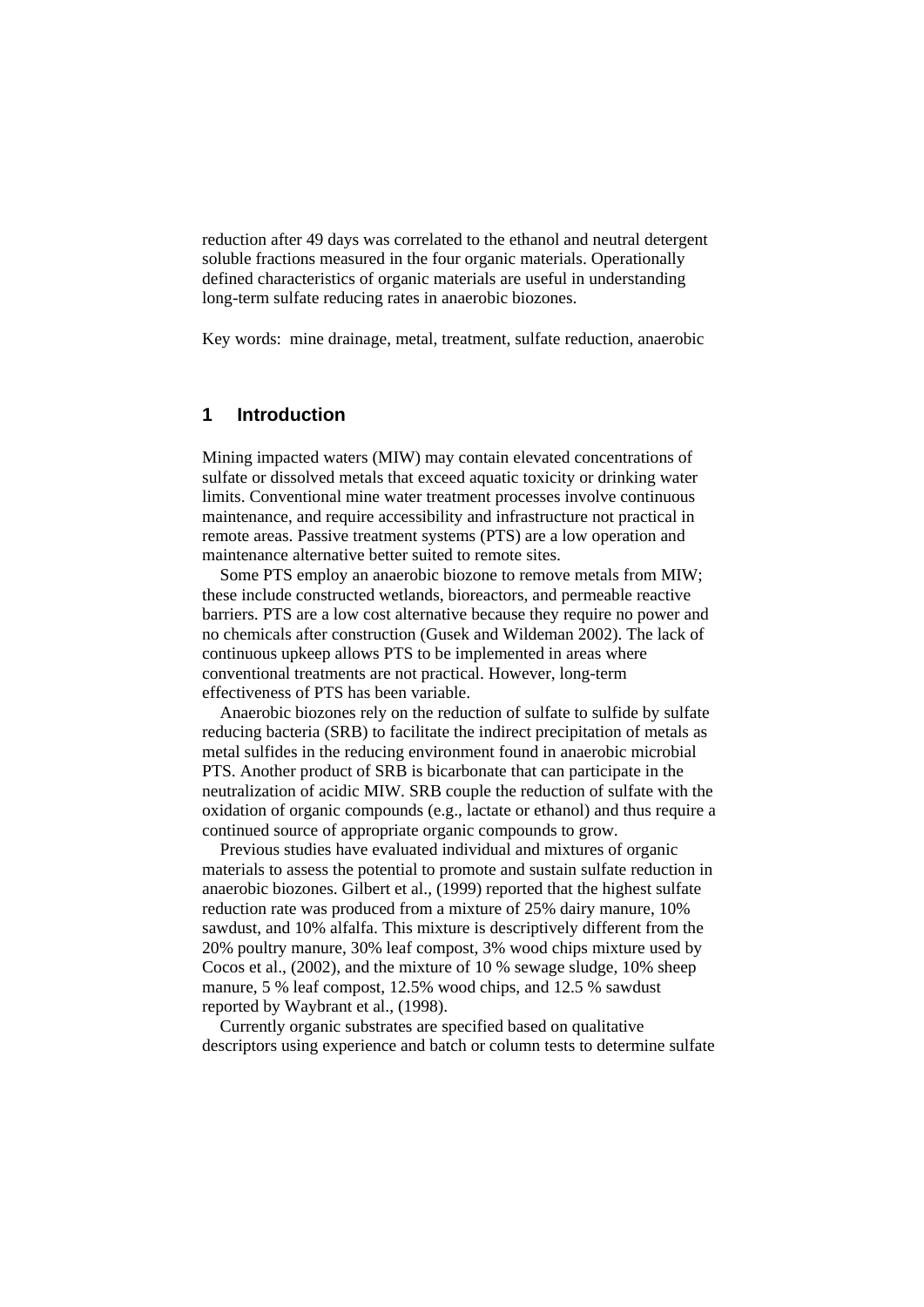reduction rates. Quantitative measures of organic components in agricultural residuals are used by the National Renewable Energy Laboratory (NREL) Biomass to Energy Program to assess the usable fraction of different agricultural residues for biological ethanol production. The protocol at NREL requires highly skilled technicians and expensive equipment to assess specific organic components (e.g., glucans or mannans). A simpler method based on operationally defined fractions (e.g., ethanol, neutral detergent and acid solubility) was used in this study to characterize the components of organic substrates typically used for anaerobic biozones. Figure 1 shows the operational fractions discernable by the selected method.



**Fig. 1.** Operationally defined fractions of plant material as measured by the relative solubility in ethanol, neutral detergent and acid.

Complicating the comparison of organic composition with sulfate reduction rate is the interrelationship between sulfate reducers and other members of the anaerobic microbially community. Ultimately sulfate reducers rely on microorganisms that can hydrolyze solid phase organic materials (e.g., protein, cellulose and lignin) to produce soluble organic compounds (e.g. glucose) that are further degraded to appropriate substrates (e.g., lactate) for sulfate reducers. Figure 2 is a simplified schematic of key microbial processes and substrates in an anaerobic biozone.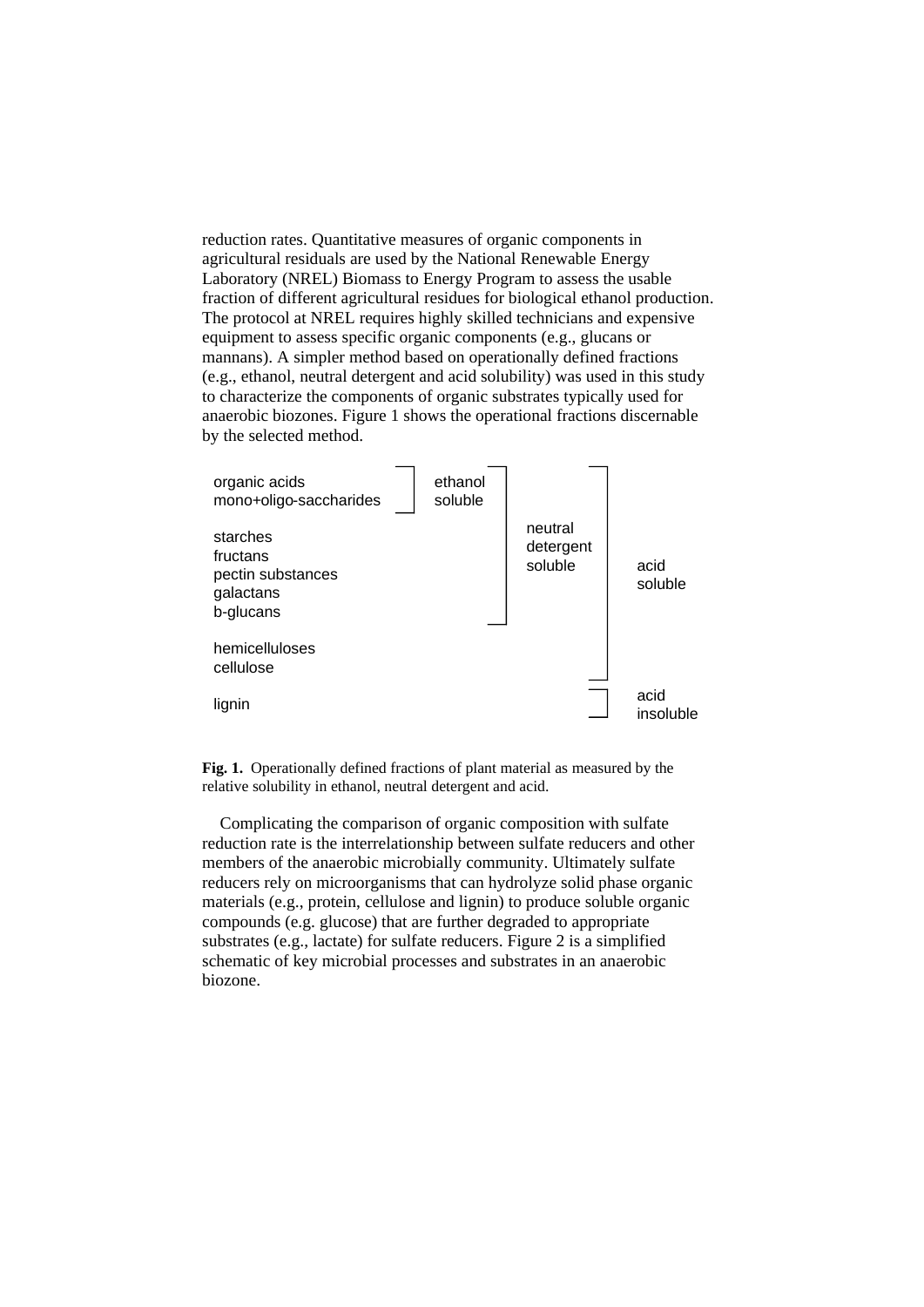

**Fig. 2.** Simplified schematic of anaerobic degradation of complex organic compound and associated microbial processes.

The working hypothesis of this study was that operationally defined measures of organic composition are related to sulfate reduction rates (SRR) in anaerobic biocolumns. The specific objectives were: 1) To use relatively simple operationally defined methods to characterize organic compositions of organic materials used in anaerobic biozones and 2) To determine which of the above organic fractions (e.g., organic acid) are correlated to the rate of sulfate reduction in anaerobic biocolumns.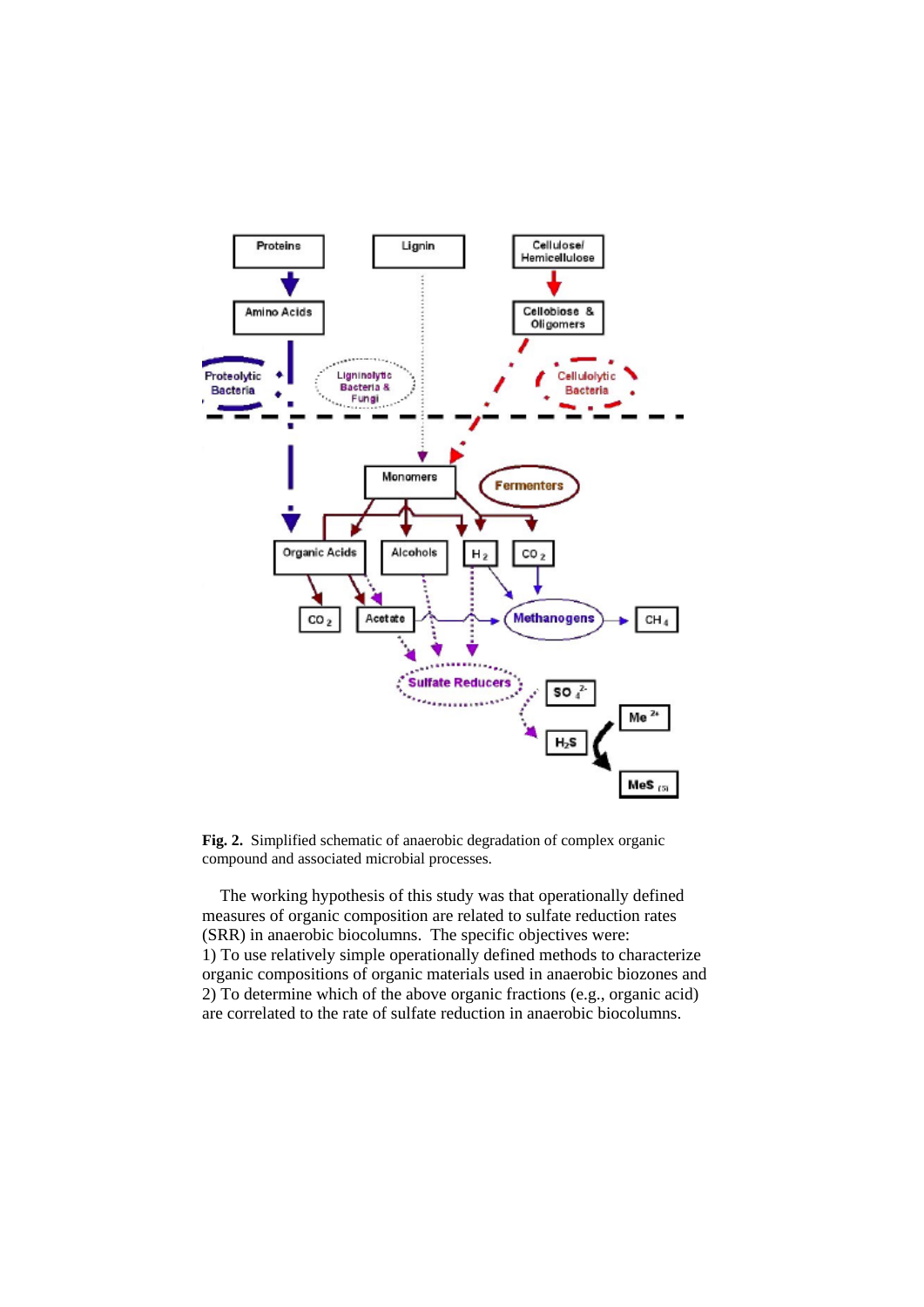## **2 Methods**

#### **2.1 Organic Material Characterization**

For all experiments, the organic material was milled through a 4-mm sieve. The following methods were performed using the neutral detergentsoluble carbohydrates nutritional relevance and analysis (NDSCNRA) laboratory manual developed by Hall (2000) unless otherwise noted. All tests were performed in duplicate unless otherwise noted.

Moisture, total solids and volatile solids were determined in accordance with Standard Methods (1998). The total carbon and nitrogen percent of each organic material was performed using an Exeter Analytical, Inc. C, N, H CE-440 Elemental Analyzer (USGS laboratory in Boulder, CO) run in accordance with the manufacturer's operating procedure.

The Neutral Detergent-Soluble Carbohydrates Nutritional Relevance and Analysis (NDSCNRA) (Hall 2000) uses differences in solubility to separate and quantify carbohydrate fractions found in organic materials (Figure 1). The 80% ethanol extraction is able to solublize low molecular weight mono- and oligosaccharides, organic acids, and a small amount of crude protein found in organic material. The saccharide content of the 80% ethanol solution is measured by a colorimetric assay and the organic acid fraction can then be estimated by difference. Starch can be measured in the ethanol insoluble residue by an enzymatic/colorimetric assay. The neutral detergent soluble fiber (NDSF) (fructans, pectic substances, β-glucans, and other non-starch polysaccharides) is estimated by subtracting the ethanol insoluble and starch fraction from the neutral detergent soluble carbohydrates (NDSC). A neutral detergent/ $\alpha$ -amylase extraction will solublize all carbohydrate fractions except hemicellulose, cellulose, and lignin. By performing an acid hydrolysis on the neutral detergent insoluble fraction, one can fractionate the lignin from the hemicellulose and cellulose. Water solubility analysis was performed using the ethanol soluble fraction analysis method. Nanopure water was substituted for the 80% ethanol throughout the method.

### **2.2 Compositional Analysis Calculation**

The neutral detergent soluble fiber fraction (NDSF), organic acid fraction (OA), and cellulose/hemicellulose fraction (CHF) of the organic materials were calculated as the difference in mass among residues of known composition. The CHF was calculated by subtracting the lignin fraction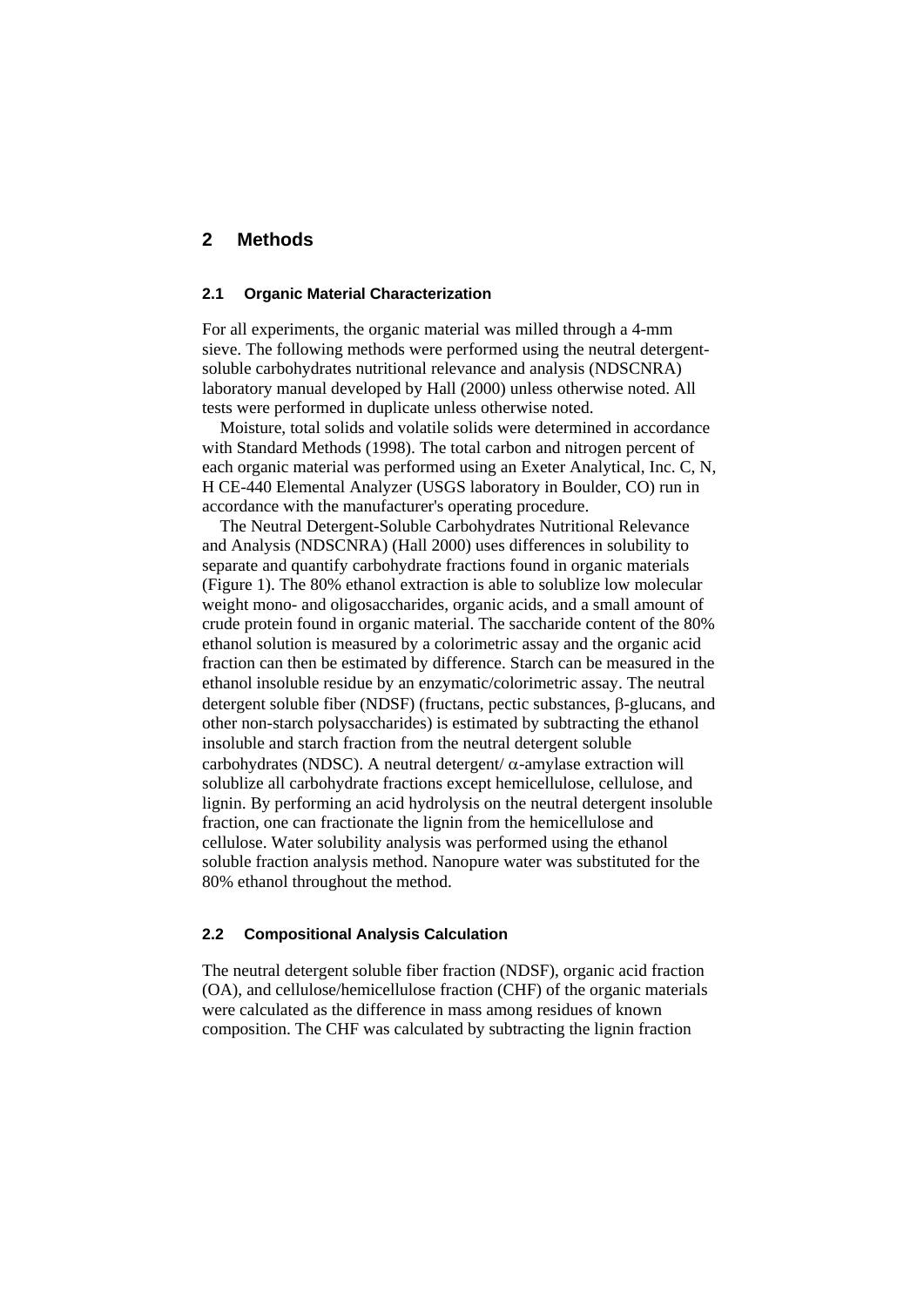from the NDISF. The NDSF and OA fractions were defined by the following equations (all fractions are shown in percents):  $OA = (ESF - ESFC - (TP - EISFP))$ NDSF = ((EISF – EISFP) – (NDISF– NDISFP) – Starch)

A combination of NDSF + Starch fraction was estimated (due to problems quantifying the starch fraction) from the percent solubility of organic materials in ethanol (ESF) and neutral detergent (NDS).  $NDSF + Starch = (NDS - ESFC - OA - (TP - EISFP))$ The abbreviations used for the operationally defined fractions are listed below.

NDSF = neutral detergent soluble fiber fraction OA = organic acid fraction), and cellulose/hemicellulose fraction CHF = cellulose/hemicellulose fraction NDISF = neutral detergent insoluble fraction  $ESF =$  ethanol soluble fraction  $ESFC = ethanol$  soluble fraction carbohydrates  $TP = total$  protein EISFP = ethanol insoluble fraction protein NDISFP = neutral detergent insoluble fraction protein NDS = neutral detergent soluble

## **2.3 Column Design**

30 cm long by 5 cm diameter glass columns were used during the column experiments. Each column had four 1-cm threaded side sample ports located at 6 cm increments from the base of the column. All sample ports, except the effluent port, were sealed with a rubber gasket and a screw-on cap. A 75 mm rubber stopper served as the top to the column as well as aiding in the release of gas. A plastic cap fitted with rubber o-rings was placed over the bottom of the columns. A screen was placed on the inside of each end-cap to prevent the flow of bulk material exiting the column.

An Isometric peristaltic pump was set at level 7 and using a tube diameter of 0.59 mm provided a sustained flow of 30 ml/day. The effluent tube was arched over a support bar ~40 mm higher than the effluent port, (producing a static water level) and then placed into a collection bottle. A schematic of the columns is presented in Figure 3.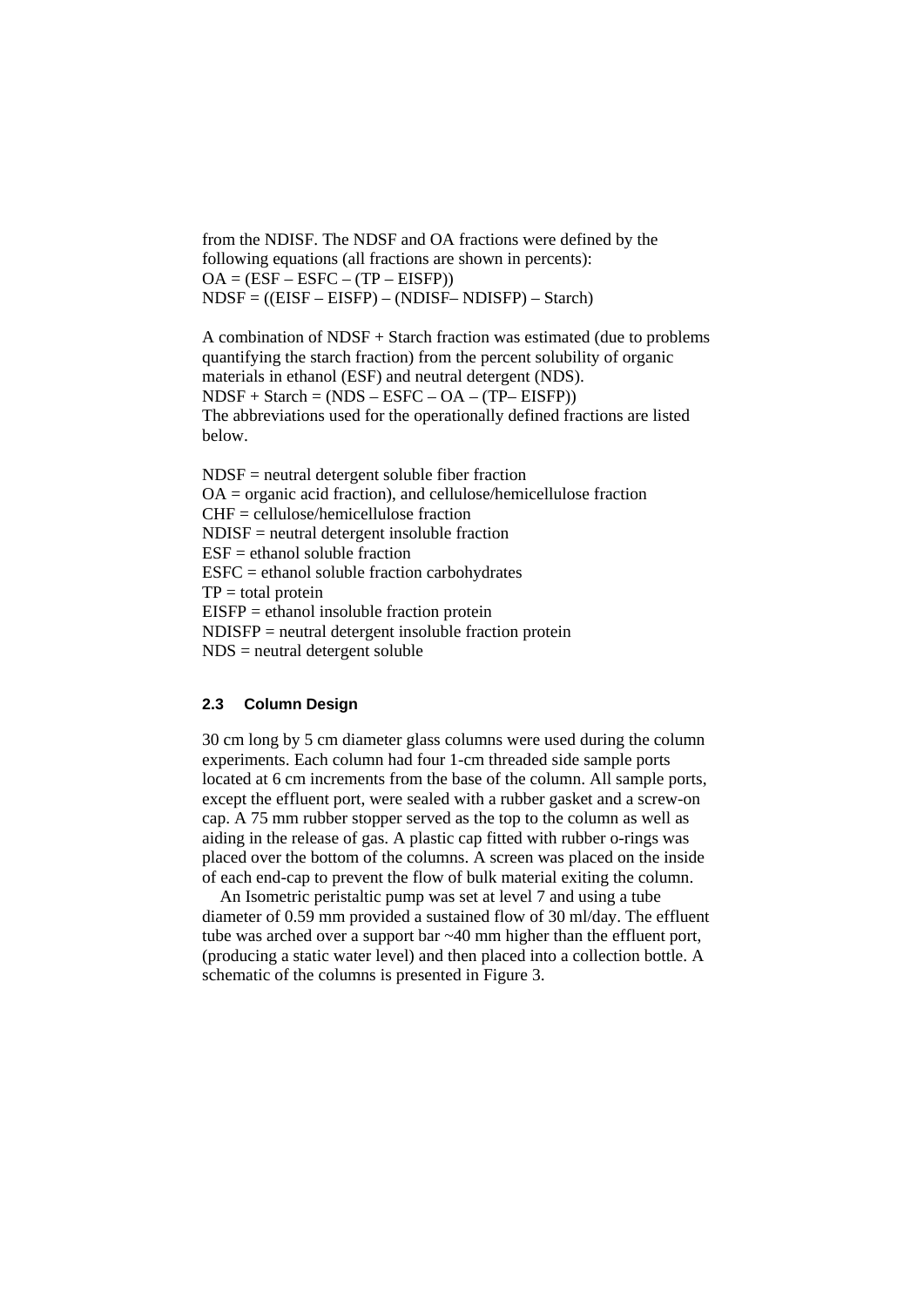

**Fig. 3.** Anaerobic biocolumn schematic

#### **2.4 Column Mixture and Packing Procedures**

150 grams of reactive mixture was weighed out (dry wt. basis) for each column and mixed in separate 3.8 Litre Ziploc bags. The reactive mixture comprised of 45% # 8 mesh silica sand, 5% #10 mesh limestone, 10% fresh dairy manure, and 40% selected organic material (either alfalfa, corncobs, oak, or pine) on a weight basis. Duplicate columns were constructed for each selected organic material. All columns were packed wet using a solution of 1000 mg/l  $SO<sub>4</sub>$ . All columns were packed to below the second highest sampling port (average pack volume =  $380 \text{ cm}^3 \pm 90$ ) cm<sup>3</sup>). A screen was placed on top of the mixture to prevent the flow of bulk material. The difference between the total and packed volume was then filled with silica sand. The packed columns were allowed to sit for 7 days with no pumping, and then an influent with only  $1000 \text{ mg/l SO}_4$  was pumped through the columns for another 7 days. The influent composition and flow rates for the column experiment are shown in Table 1. The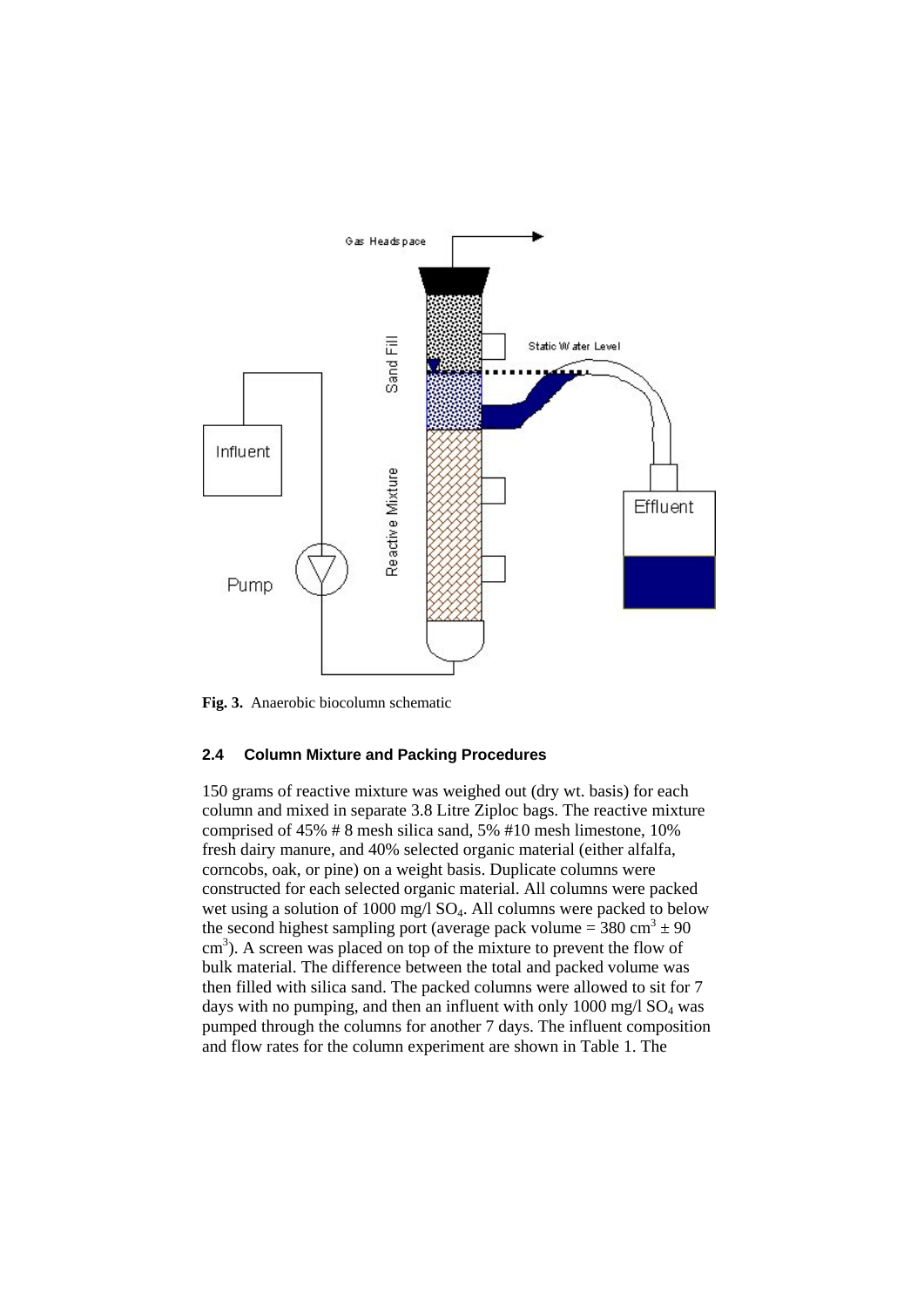effluent was collected in sample bottles and stored in a refrigerator at 4ºC prior to analysis. Table 2 shows the chemical analyses run on all effluent samples.

**Table 1.** Synthetic mine water influent composition and flow

| Constituent                              | Day 7-14 | Day 15-end |
|------------------------------------------|----------|------------|
| Sulfate $(mg/L)$                         | 1000     | 1000       |
| $\text{Zinc} \left( \text{mg/L} \right)$ |          | 50         |
| Manganese (mg/L)                         |          | 50         |
| Iron $(mg/L)$                            |          | 0          |
| pΗ                                       | 6.0      | 6.0        |
| Flow $(mL/d)$                            | 30       | 30         |

**Table 2.** Chemical analyses

| Analyte                | Method                   |
|------------------------|--------------------------|
| Metal and total sulfur | Perkin Elmer ICP-AES     |
| Alkalinity             | Hach titration           |
| pΗ                     | Orion pH probe and meter |
| Conductivity           | Probe and meter          |

#### **3 RESULTS**

#### **3.1 Organic Material Characterization**

The purpose of the organic material analysis was to use relatively simple operationally defined methods to characterize organic materials, and then correlate the resulting organic fractions to SRR. The different organic materials chosen for investigation can be categorized into three groups: agricultural and industrial products (AIP), woods, and microbial inocula sources. The AIP includes: alfalfa, brewery waste, corncobs, sugar beet pulp, and walnut hulls. The different woods tested were maple, oak, poplar, walnut, and pine. The two inocula sources tested were fresh dairy cow manure (manure) and the sediment from a constructed wetland (wetland).The results of the total nitrogen, carbon, protein, and organic fractions are presented in Table 3. The solubility in ethanol and water of each organic material are also shown in Table 3.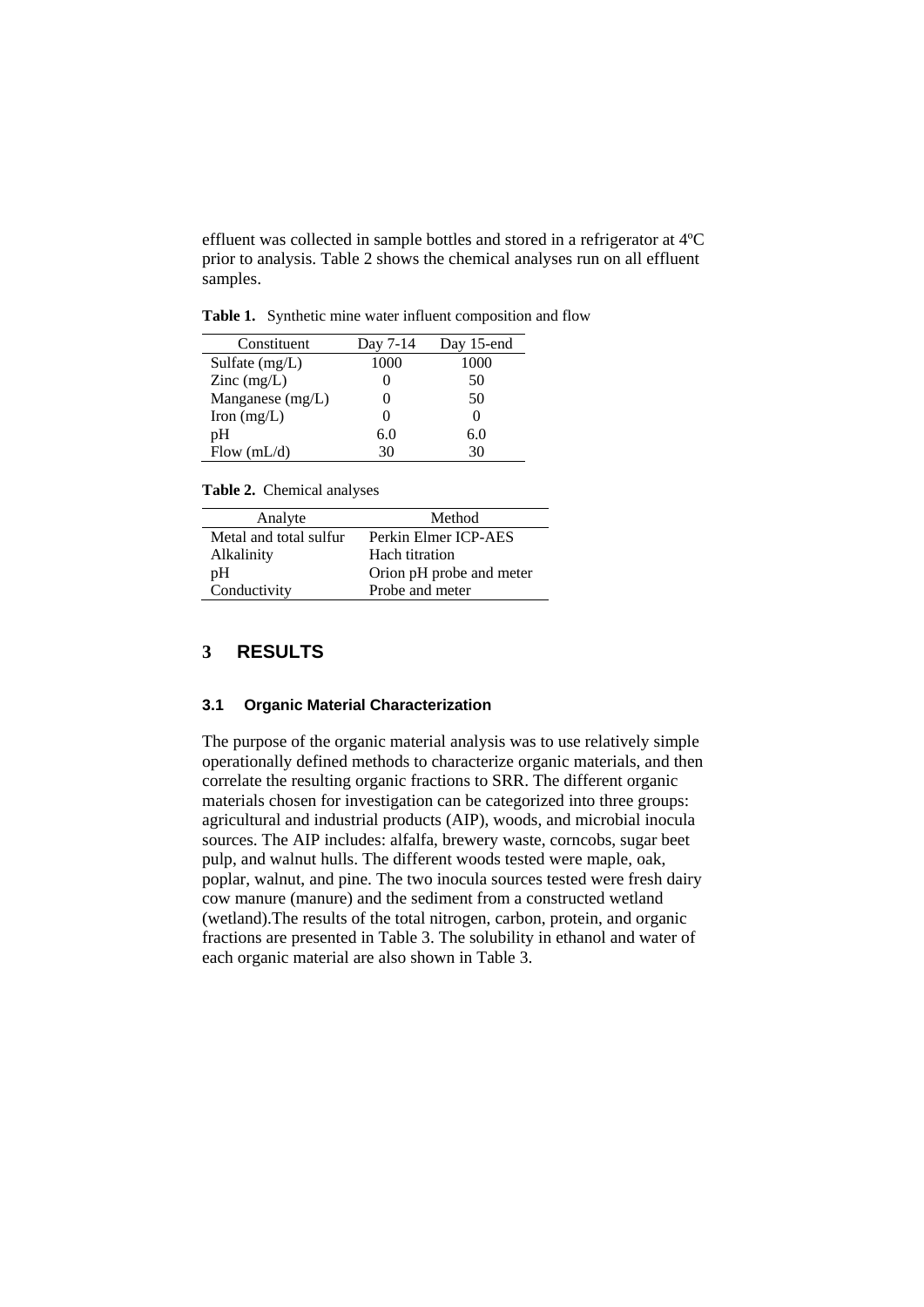| Sample ID               | % Nitrogen     | %Protein | %C | %Organic                                                        | $%$ ESF        | %WSF            |
|-------------------------|----------------|----------|----|-----------------------------------------------------------------|----------------|-----------------|
| Alfalfa                 | $3.8 \pm 0.01$ | 23.8     |    | $45.0 \pm 0.29$ 87.6 $\pm$ 0.18 23.1 $\pm$ 1.27 32.1 $\pm$ 0.09 |                |                 |
| <b>Brewery</b><br>Waste | $3.7 \pm 0.01$ | 23.3     |    | $46.9 \pm 0.12$ $93.3 \pm 0.47$ $19.4 \pm 0.34$ $26.8 \pm 0.70$ |                |                 |
| Beet Pulp               | $1.5 \pm 0.00$ | 9.7      |    | $45.0 \pm 0.07$ 90.5 $\pm$ 0.55 12.3 $\pm$ 0.95 24.7 $\pm$ 0.80 |                |                 |
| Corncob                 | $1.1 \pm 0.03$ | 6.9      |    | $42.8 \pm 4.67$ $83.7 \pm 0.66$ $12.5 \pm 1.59$ $17.2 \pm 2.67$ |                |                 |
| Wetland                 | $0.6 \pm 0.05$ | 3.6      |    | $9.3 \pm 0.74$ $13.3 \pm 1.10$ $3.7 \pm 0.28$                   |                | $10.1 \pm 0.64$ |
| Manure                  | $2.0 \pm 0.08$ | 12.8     |    | $29.2 \pm 1.40$ 42.1 $\pm$ 4.96 3.7 $\pm$ 2.67                  |                | $8.9 \pm 1.16$  |
| Maple                   | $0.4 \pm 0.00$ | 2.5      |    | $49.7 \pm 0.01$ $100 \pm 0.00$                                  | $0.8 \pm 0.75$ | $3.4 \pm 3.43$  |
| Oak                     | $0.4 \pm 0.00$ | 2.6      |    | $50.0 \pm 0.02$ 99.9 $\pm$ 0.06 $5.7 \pm 1.16$                  |                | $3.7 \pm 1.21$  |
| Pine                    | $0.3 \pm 0.00$ | 2.0      |    | $50.3 \pm 0.03$ $100 \pm 0.00$                                  | $2.3 \pm 0.77$ | $3.7 \pm 0.22$  |
| Poplar                  | $0.3 \pm 0.01$ | 1.7      |    | $48.3 \pm 0.16$ 99.8 $\pm$ 0.20                                 | $0.0 \pm 0.00$ | $1.7 \pm 0.25$  |
| Walnut Hull             | $1.5 \pm 0.00$ | 9.3      |    | $49.9 \pm 0.13$ $96.9 \pm 0.01$                                 | $0.5 \pm 0.25$ | $4.0 \pm 0.06$  |
| Walnut                  | $0.3 \pm 0.01$ | 1.7      |    | $48.7 \pm 0.14$ 99.8 $\pm$ 0.00                                 | $4.0 \pm 0.54$ | $2.9 \pm 1.93$  |

Table 3. Characteristics of dried samples presented as average value  $\pm$  standard deviation. Protein estimated as 6.25 times the mass of nitrogen

The nutritional analysis data (Table 4) presents the carbohydrate fractions in order of lowest (i.e. organic acids) to highest (i.e. lignin) structural complexity (from left to right). The starch content could not be analyzed following the method outlined in the NDSCNRA because the amyloglucosidase required is no longer in production. A substitute amyloglucosidase was used but it contained 10-12% starch and interfered with the quantification of starch in the sample. Column 4 in Table 4 therefore gives the combined % of NDSF and starch.

**Table 4.** Summary of organic material carbohydrate characterization using NDSCNRA as percent of dry mass except carbohydrate/organic ratio

|                     | 1                | $\overline{2}$                 | 3                       | $\overline{4}$ | 5                  | 6      | 7                          | 8                | 9                             |
|---------------------|------------------|--------------------------------|-------------------------|----------------|--------------------|--------|----------------------------|------------------|-------------------------------|
| Sample ID           | Organic<br>Acids | Mono/<br>Oligo-<br>saccharides | <b>NDSF</b><br>& Starch | <b>NDSC</b>    | Hemi-<br>Cellulose | Lignin | Total<br>Carbo-<br>hydrate | Total<br>Organic | Carbo-<br>hydrate/<br>Organic |
| Alfalfa             | 10.9             | 3.0                            | 33.4                    | 47.3           | 28.5               | 8.2    | 84.0                       | 90.0             | 0.93                          |
| <b>Brew Waste</b>   | 4.7              | 11.5                           | 16.4                    | 32.7           | 38.3               | 15.5   | 86.5                       | 93.3             | 0.93                          |
| Beet Pulp           | 1.8              | 9.6                            | 39.2                    | 50.6           | 32.5               | 3.6    | 86.6                       | 93.0             | 0.93                          |
| Corncobs            | 9.2              | 0.8                            | 15.5                    | 25.5           | 56.4               | 11.5   | 93.3                       | 83.7             | 1.11                          |
| Wetland             | 3.5              | 0.0                            | $ND^*$                  | 3.5            | 6.0                | 2.7    | 12.2                       | 13.3             | 0.92                          |
| Manure              | 3.5              | 0.2                            | 0.0                     | 3.7            | 27.7               | 5.1    | 33.0                       | 42.1             | 0.78                          |
| Maple               | 0.0              | 0.7                            | 7.2                     | 7.9            | 68.5               | 21.2   | 97.6                       | 100.0            | 0.97                          |
| Oak                 | 3.6              | 1.6                            | 11.6                    | 16.8           | 59.7               | 20.7   | 97.2                       | 99.9             | 0.97                          |
| Pine                | 1.2              | 1.0                            | 9.1                     | 11.4           | 64.5               | 22.8   | 98.6                       | 100.0            | 0.99                          |
| Poplar              | 0.0              | 0.4                            | 14.1                    | 14.5           | 66.2               | 17.5   | 98.1                       | 99.8             | 0.98                          |
| <b>Walnut Hulls</b> | 0.5              | 0.5                            | 23.2                    | 24.2           | 40.8               | 26.6   | 91.6                       | 96.9             | 0.95                          |
| Walnut              | 2.0              | 1.7                            | 6.8                     | 10.5           | 67.1               | 19.9   | 97.5                       | 99.8             | 0.98                          |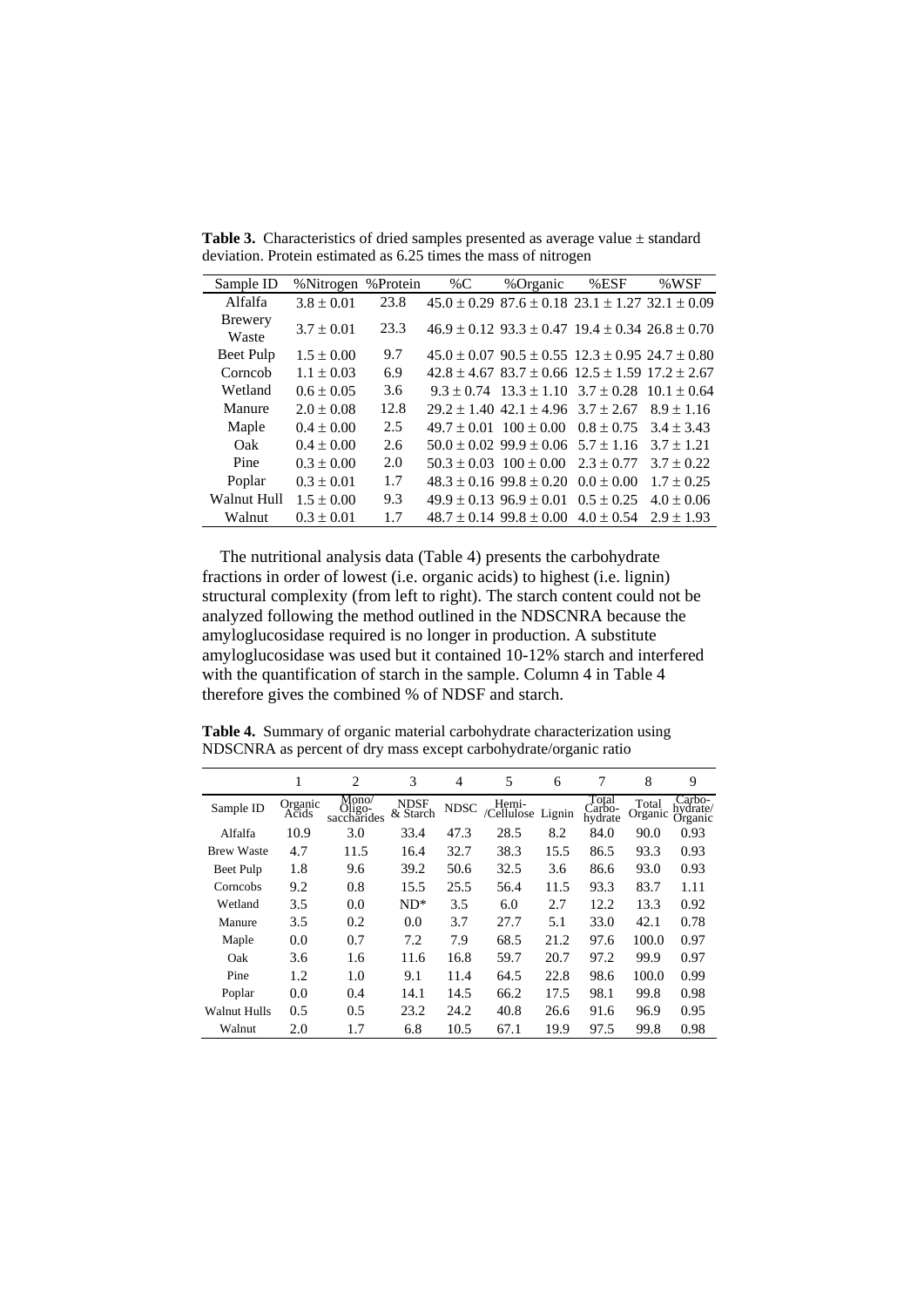#### **3.2 Column Study**

Four organic materials were chosen as the dominant organic substrate for the column study. The effluent sulfate concentrations of the columns with time are shown in Figure 4. Column performance is also presented in terms of average sulfate reduction rate (SRR), Figure 5 with time. This is illustrated graphically in Figure 5, and summary data are given in Table 5. Zinc was completely removed once sulfate reduction was established. Manganese was removed initially but effluent manganese increased with time. Effluent alkalinity and conductivity decreased with time for the alfalfa and corncob columns and stabilized around 50 days of operation. Effluent pH was between 7 and 8 after 50 days for all columns.



**Fig. 4.** Average effluent sulfate as S with time for anaerobic biocolumns. Influent sulfate was 334 mg/L as S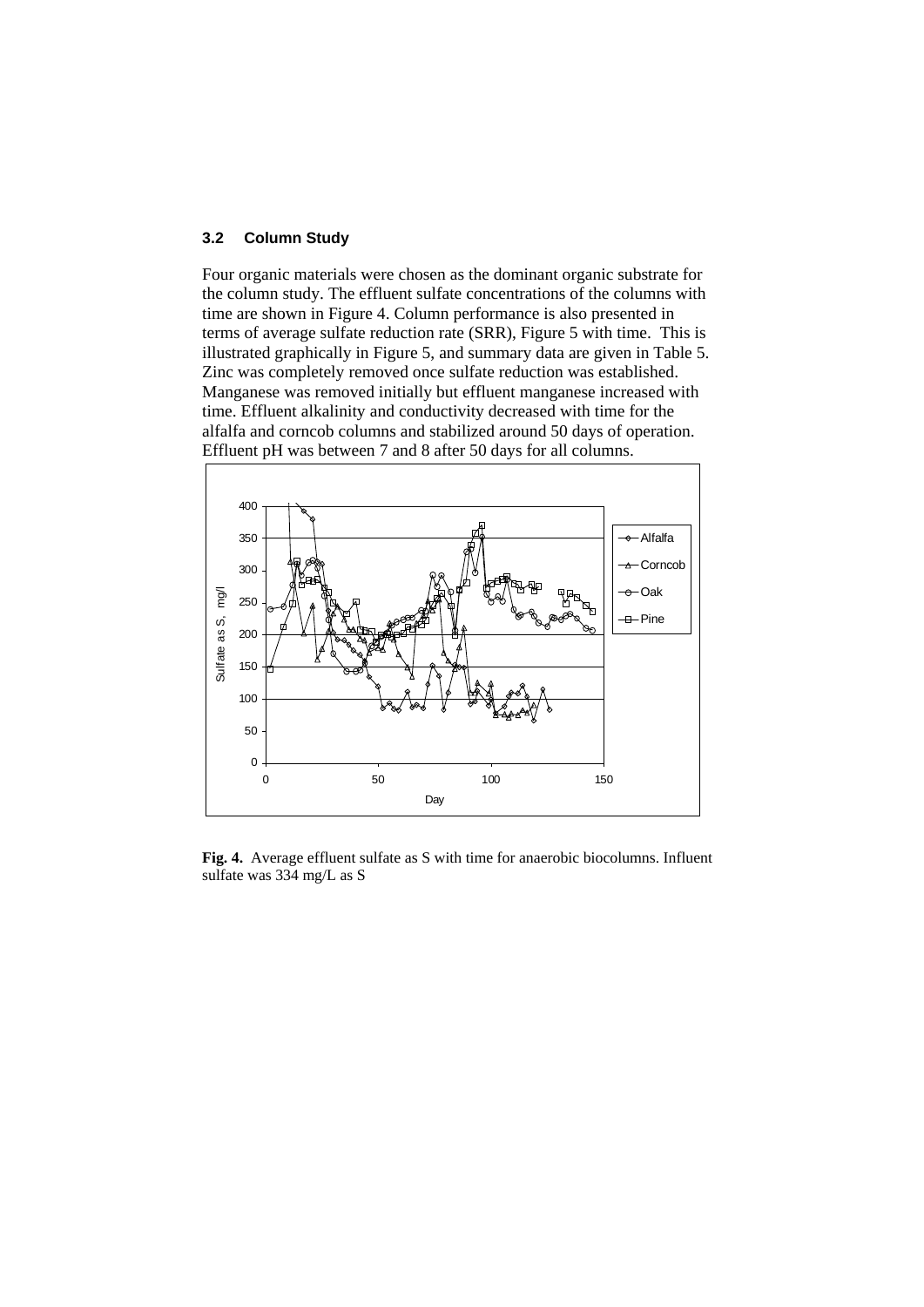

Fig. 5. Average sulfate reduction rate (mol S per  $m<sup>3</sup>$  of reactive volume per day) with time for anaerobic biocolumns.

**Table 5.** Summary of average SRR and standard deviations for selected periods

|         | Day 15-50 |                           | Day 50-100 |          | Day > 100 |          |
|---------|-----------|---------------------------|------------|----------|-----------|----------|
| Column  |           | SRR (mol S / $m^3$ / day) |            |          |           |          |
|         | avg.      | st. dev.                  | avg.       | st. dev. | avg.      | st. dev. |
| Alfalfa | 0.25      | 0.21                      | 0.53       | 0.06     | 0.55      | 0.04     |
| Corncob | 0.31      | 0.06                      | 0.37       | 0.11     | 0.59      | 0.04     |
| Oak     | 0.27      | 0.16                      | 0.18       | 0.11     | 0.23      | 0.05     |
| Pine    | 0.20      | 0.08                      | 0.20       | 0.13     | 0.15      | 0.04     |

# **4 Discussion**

Organic materials were analyzed for operationally defined measures of organic composition. Organic composition characteristics were then correlated to SRR from anaerobic biocolumn studies. The calculated SRR before 50 days of operation for alfalfa and corncob columns was affected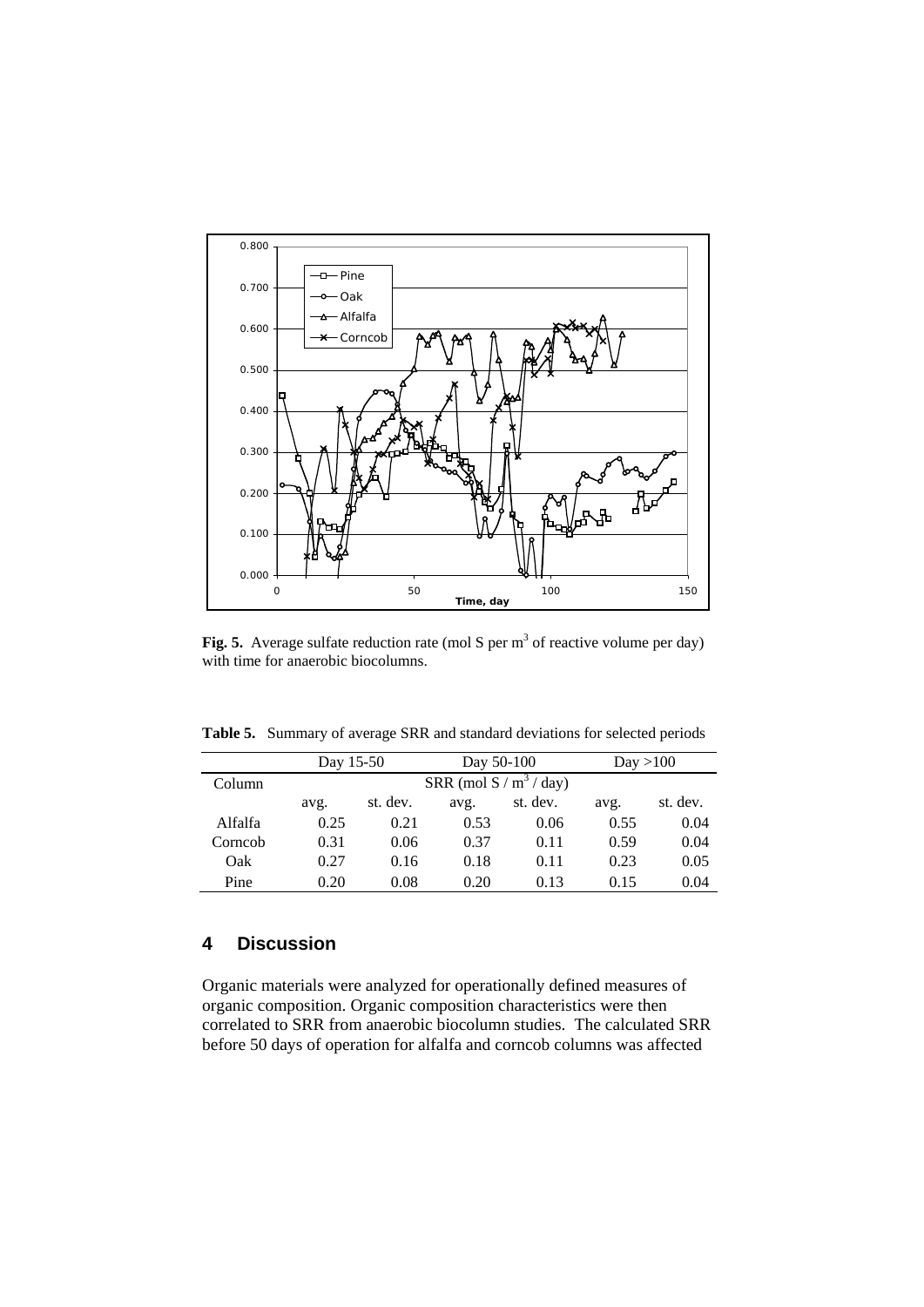by the leaching of sulfur. Additionally, zinc and manganese were observed in the effluent of the alfalfa and corncob columns until the leaching of inorganic components ended (around 50 days). One gram of these substrates leached 0.5 to 0.7 mg of sulfur into 100-mL of water over a 24 hour period in a batch assessment. The amount of water soluble (leachable) inorganic components from organic substrates is important in determining the potential for inorganic contaminant release from organic substrates.

Organic carbon content of mixtures has been used as an estimate of available substrate to the microbial communities. Waybrant et. al, (1998) found that in anaerobic batch studies mixtures with the lowest carbon content (9-11%) had the lowest sulfate reduction rates (0.14 mg  $L^{-1}$ day<sup>-1</sup>g<sup>-</sup> <sup>1</sup>). Mixtures with the highest carbon content (35-47%) were found to also have the highest sulfate reduction rates (SRR) (1.52-4.23 mg  $L^{-1}$ day<sup>-1</sup> g<sup>-1</sup>). However, one mixture with 40% carbon did not follow the pattern of higher SRR with higher organic content. The data summaries presented in Tables 4 and 5 suggest that higher SRR are not always associated with higher organic carbon content. In fact, both alfalfa and corncob (% organic carbon of 42.8 and 45, respectively) had higher SRR values than pine and oak with 50% organic carbon. This suggests that the SRR depends on nutritional characteristics other than organic carbon.

Waybrant et. al, (1998) observed that one mixture studied, that had high organic carbon content and lower SRR values, also had a low total nitrogen level. A comparison between the protein values of the organic materials and the SRR from our experiments (Tables 3 and 5) suggests that protein content is not related to SRR.

The ESF is used in the NDSCNRA to separate the organic acids and mono/oligo-saccharides from the more structurally complex fractions. SRB and methanogens can use some organic acids as energy sources (e.g. lactate for SRB and acetate for SRB and methanogens). The anaerobic degradation of mono/oligo-saccharides typically results in organic acids. In a batch study comparing cellulosic organic materials for the remediation of uranium laden mine waters, alfalfa was found to have a higher initial SRR than that of sawdust (Thombre et al., 1996). A comparison of the ESF analysis shows that alfalfa has a 23% ESF while the average for the woods was only 2.6%. The SRR results from the anaerobic biocolumn experiments suggests that higher SRR are correlated to both ESF and NDSC.

The NDSC plus acid solubility analysis offers a simpler but still valuable, alternative to performing all the tests required for the NDSCNRA. The NDSC can be performed in any lab with a hot plate, standard reagents, and a vacuum filter apparatus. The NDSC fraction is a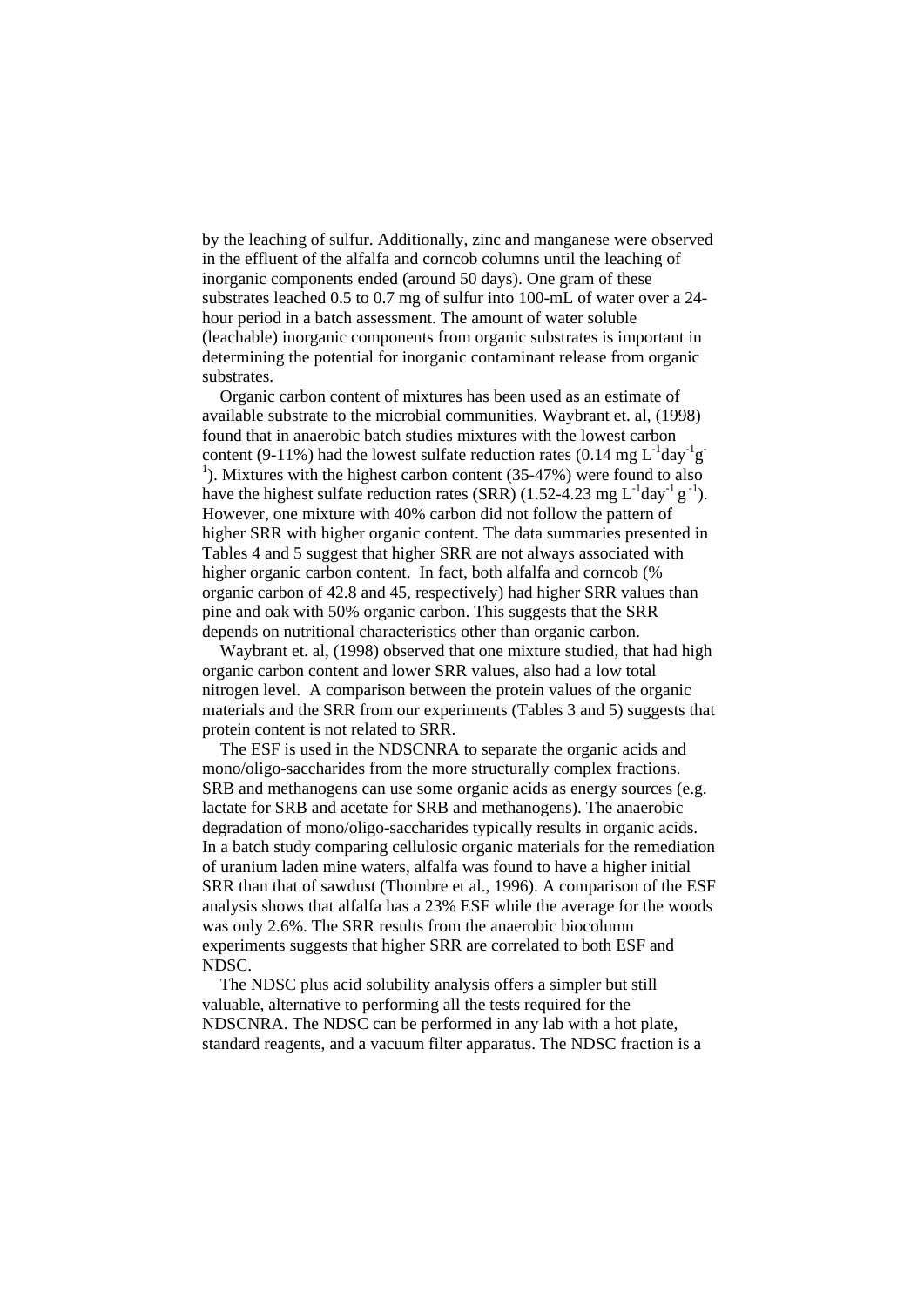combination of the ESF, starch, and detergent soluble polysaccharides fractions. The test separates the carbohydrates into the fractions that are degraded through hydrolysis from the non-hydrolyzed components. Acid solubility can then be used to partition the NDISC into hemicellulose/cellulose and lignin fractions.

Organic materials like alfalfa and sugar beet pulp have close to 50% of their carbohydrates in the more highly degradable fraction. Woods are on the opposite end with NDSC fractions ranging from 8% for maple to 17% for oak. Walnut hulls, corncobs, and brewery waste (24, 26, and 32% respectively) could provide the highly degradable fraction initially for adequate SRB growth, but will also have a larger quantity of the more slowly consumed carbohydrate source than the alfalfa and sugar beets.

Benner et al., (1984) studied the anaerobic degradation rates of organic materials having high and low NDSC fractions (grass and hardwoods). After 294 days 30 % of polysaccharides found in grass were mineralized, while only 4.1% of polysaccharides were mineralized for hardwoods. The current study suggests that for the organic materials tested, high NDSC tends to result in a greater extent of overall degradation. Benner et al. (1984) also observed differences between the lignin degradation rates of organic materials. Over the same time period, 1.5% of the hardwood's lignin was mineralized compared to 16.9% of grass's lignin. Benner observed that the biodegradation rates of the lignin component of organic materials with high NDSC fractions are much higher than those with low NDSC fractions. This suggests that even the slowly degraded fractions of organic materials with high NDSC fractions are consumed faster than those materials with low NDSC fractions.

Previous studies (batch to full-scale treatment) have reported that the use of a mixture of different types of organic substrates provides the highest sustainable SRR (Pinto et al., 2001; Gilbert et al., 1999; Waybrant et al., 1998; Kuyuck et al., 1994; Wildeman et al., 1994). These studies suggest that balanced mixtures of organic materials containing high organic acid and saccharide fractions (quickly consumed by SRBs or fermenters), with those comprised of mainly lignocelluloses (slowly degraded source of carbohydrates), result in a sustained SRR. The NDSCNRA method, or proposed simplification, allows one to chemically analyze organic materials and develop mixtures based on rapidly measured parameters.

The sum of the carbohydrate fractions from the NDSCRA method relative to the organic content varied from 0.92 to 0.99 for most of the materials tested. Only manure (0.78) and corncobs (1.11) exhibited relative fractions that differed by greater than 10%. Difficulties were encountered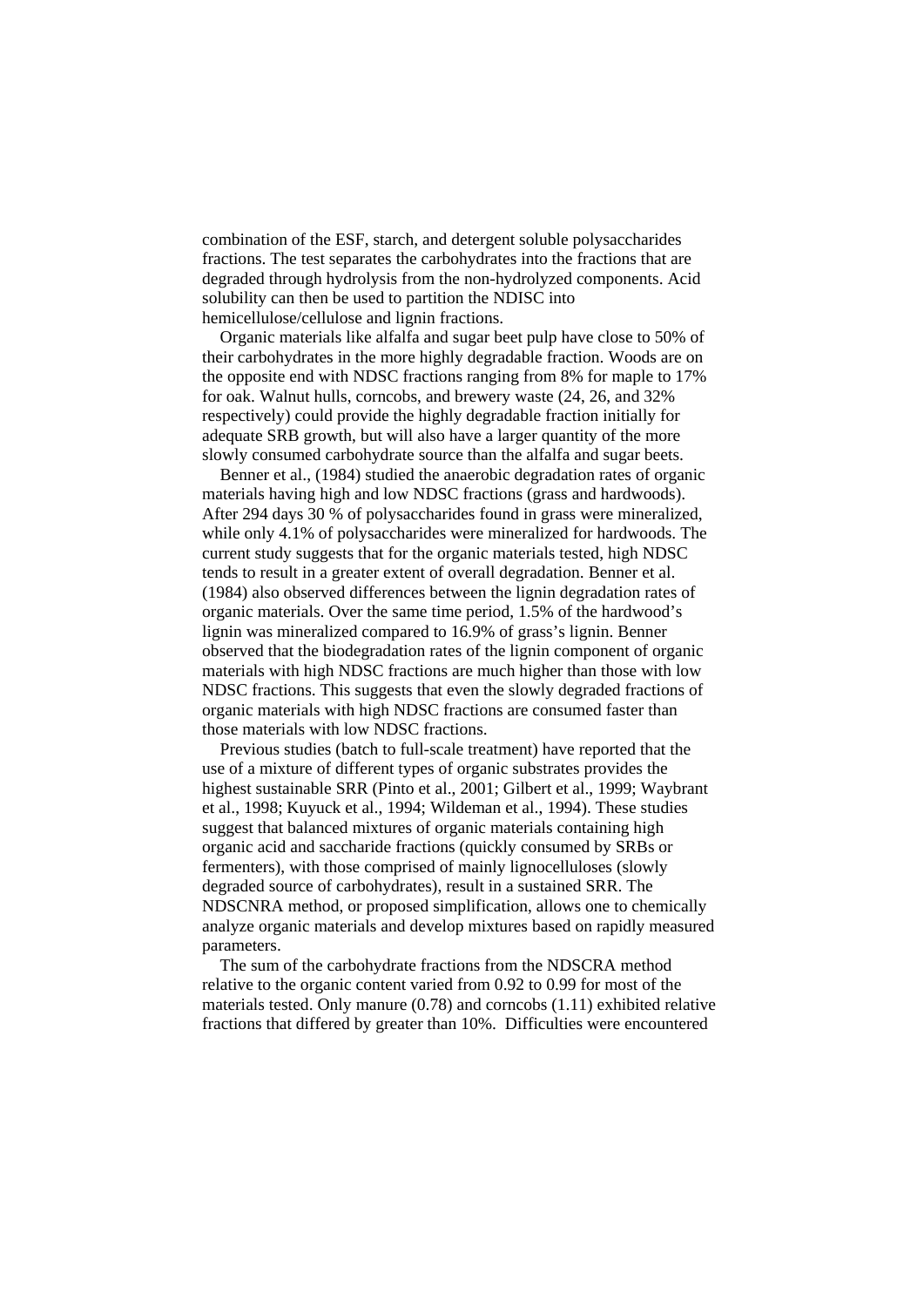with these two materials relative to filtering when separating soluble and insoluble fractions.

# **5 Summary**

Sulfate reduction rate in the columns appears to increase with neutral detergent soluble compounds (NDSC), water-soluble fraction (WSF) and ethanol soluble fraction (ESF) once the water driven leaching of inorganic from substrates had subsided. Thus, NDSC, WSF and ESF appear to be good measures of the relative degradation rates of the organic material over a period of up to 150 days. Organic carbon and total organic content did not show this apparent relationship to SRR and thus were poor measures of the relative degradation rates of organic material.

The amount of water soluble (leachable) components from organic substrates is important in determining the potential for organic substrate and inorganic contaminant release from organic substrates. The water soluble components may be removed from the column by advective flux and result in unacceptable effluent concentrations of organics and inorganics.

## **Acknowledgements**

Funding for this research was provided by the Rocky Mountain Regional Hazardous Substance Research Center. The Rocky Mountain Regional Hazardous Substance Research Center is funded by the United States Environmental Protection Agency through grant/cooperative agreement R829515C003. This research has not been subjected to the Agency's peer and policy reveiw and therefore does not necessarily reflect the views of the Agency and no official endorsement should be inferred.

### **References**

Benner, R., MacCubbin, A., and R. Hodson, 1984. Anaerobic Biodegradation of the Lignin and Polysaccharide Components of Lignocellulose and Synthetic Lignin by Sediment Microflora. *Applied and Environmental Microbiology*. May, pp. 998 – 1004.

Hall, M., 2000. Neutral detergent-soluble carbohydrates: nutritional relevance and analysis (a laboratory manual). University of Florida Extension Bulletin 339.